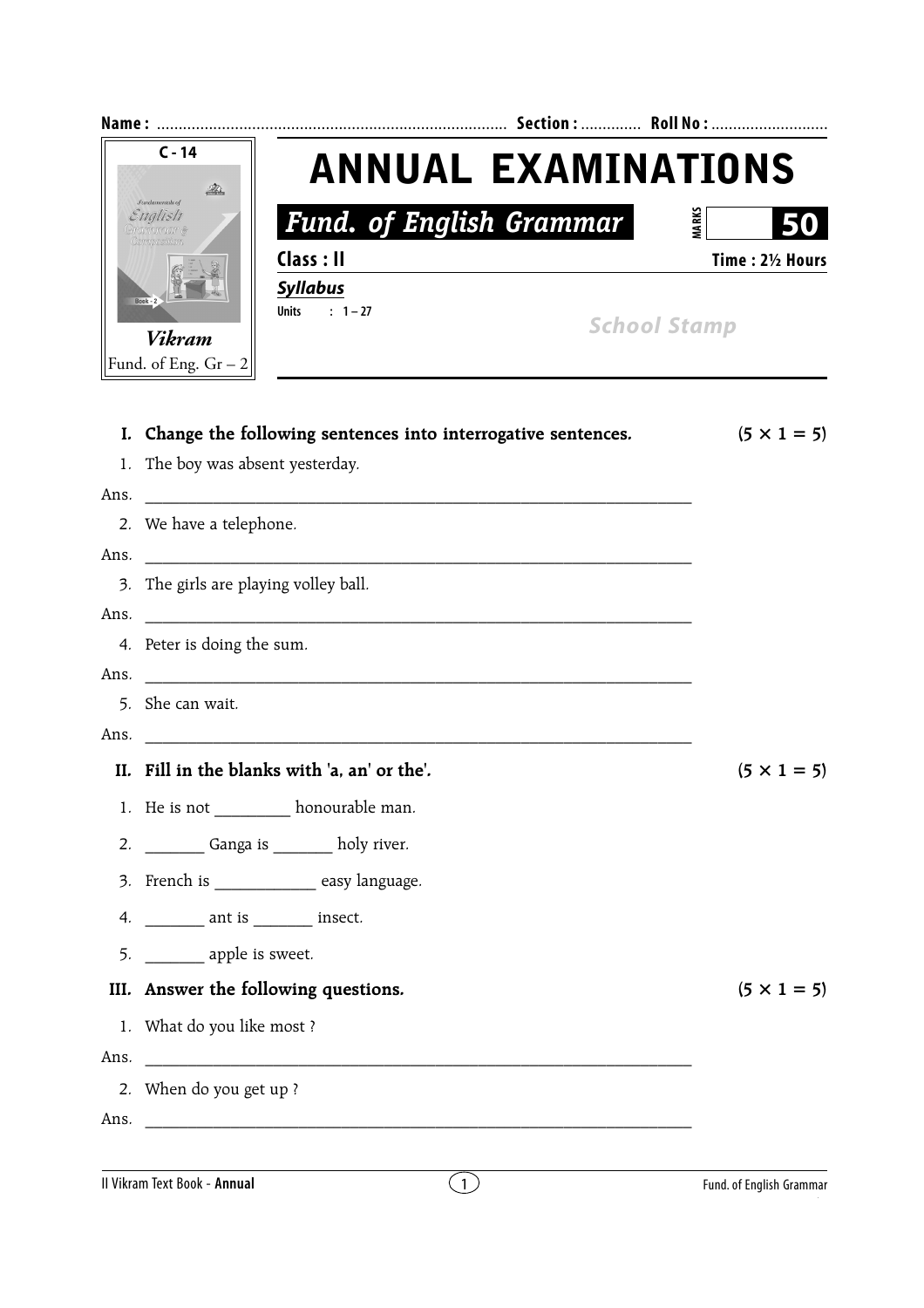|      | 3. Where are you living?                                                                                                                    |                    |  |  |  |  |
|------|---------------------------------------------------------------------------------------------------------------------------------------------|--------------------|--|--|--|--|
| Ans. | 4. What is your father?                                                                                                                     |                    |  |  |  |  |
| Ans. | 5. Where does the sun rise?                                                                                                                 |                    |  |  |  |  |
| Ans. | IV. Identify adverbs in the following sentences list them.                                                                                  | $(5 \times 1 = 5)$ |  |  |  |  |
|      | Adverbs                                                                                                                                     |                    |  |  |  |  |
| 1.   | The postman called again.<br>the control of the control of the control of the control of the control of                                     |                    |  |  |  |  |
| 2.   | Luckily, he escaped.                                                                                                                        |                    |  |  |  |  |
|      | 3. I have heard this before.                                                                                                                |                    |  |  |  |  |
| 4.   | He has told me twice.                                                                                                                       |                    |  |  |  |  |
| 5.   | We have spoken to him already.                                                                                                              |                    |  |  |  |  |
| V.   | Rewrite the following sentences using pronouns in the place of nouns. $(5 \times 1 = 5)$                                                    |                    |  |  |  |  |
| 1.   | Taj Mahal is one of the wonders of the world. Taj Mahal was built in memory of Mumtaz. Mumtaz<br>was the loving wife of Shah Jahan.         |                    |  |  |  |  |
| Ans. |                                                                                                                                             |                    |  |  |  |  |
|      | 2. Hyderabad is one of the biggest cities in our country. Hyderabad is the capital of Andhra Pradesh.<br>Hyderabad is a place of monuments. |                    |  |  |  |  |
| Ans. |                                                                                                                                             |                    |  |  |  |  |
| 3.   | Lily is a sweet flower. Lily is white in colour. Lily is described as a majestic flower. Lily has the<br>dignity of a Queen.                |                    |  |  |  |  |
| Ans. |                                                                                                                                             |                    |  |  |  |  |
| Ans. | 4. Delhi is one of biggest cities in India. Delhi is the capital of our country.                                                            |                    |  |  |  |  |
|      |                                                                                                                                             |                    |  |  |  |  |
|      | 5. Asoka was a great emperor. Asoka fought many battles. But finally Asoka gave up wars. Asoka<br>became a lover of peace.                  |                    |  |  |  |  |
| Ans. |                                                                                                                                             |                    |  |  |  |  |

| II Vikram Text Book<br>- Annual | .<br>Fund.<br>l. of English <b>Gramma</b> ı |
|---------------------------------|---------------------------------------------|
|                                 |                                             |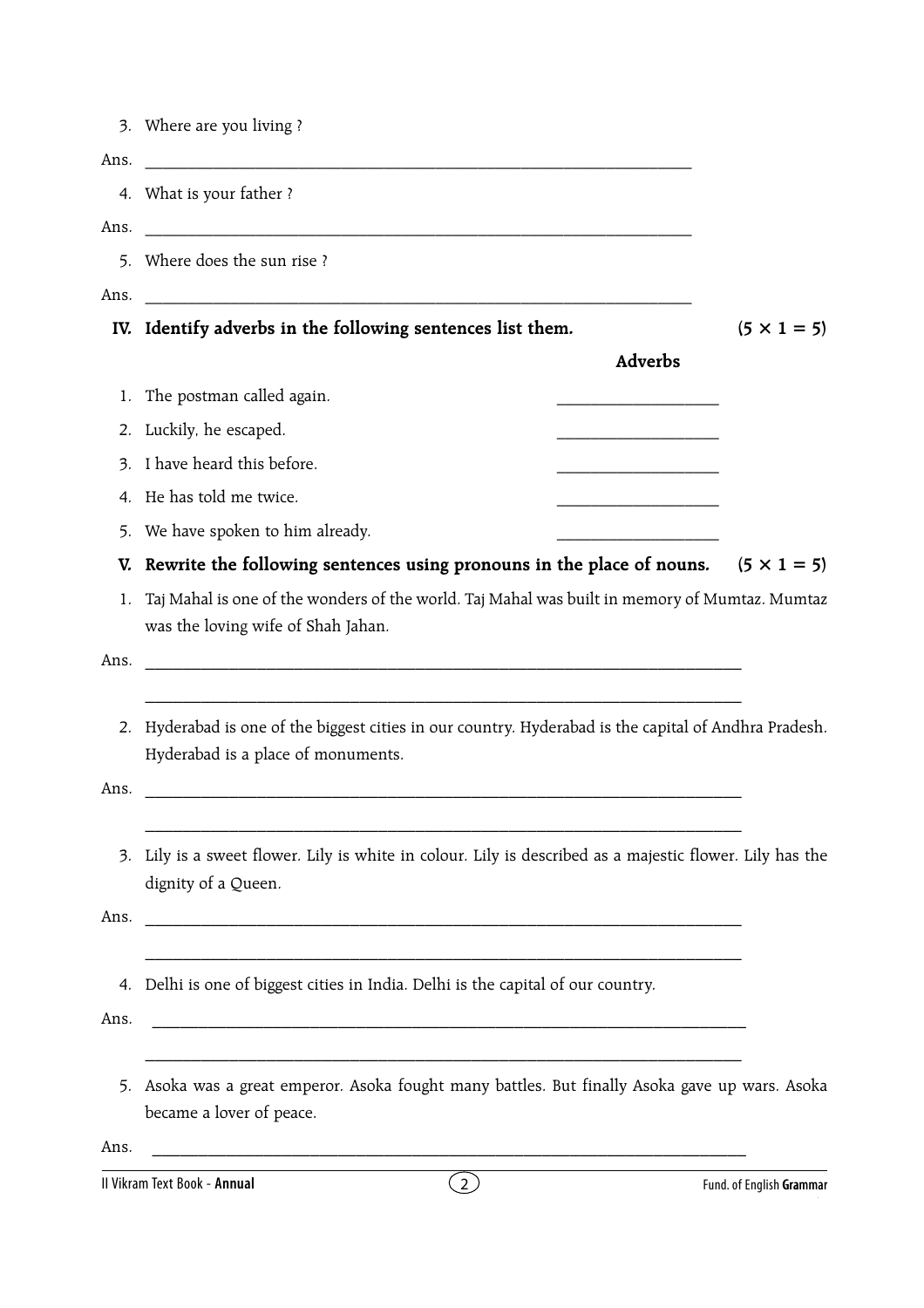## **VI.** Read the following passage.  $(5 \times 1 = 5)$

The swallow flew over the city. He saw the rich making merry in their beautiful houses. The beggars were sitting at their gates. He flew into the dark lanes. He saw the white faces of starving children. They were looking out listlessly at the black streets. Under the archway of a bridge two little boys were lying in each other's arms. They were trying to keep themselves warm. "How hungry we are ?", they said. "You must not lie here", started the watchman. The poor fellows wondered out into the rain once again.

## **Now answer the questions.**

1. What did the swallow see in the city ? Ans. \_\_\_\_\_\_\_\_\_\_\_\_\_\_\_\_\_\_\_\_\_\_\_\_\_\_\_\_\_\_\_\_\_\_\_\_\_\_\_\_\_\_\_\_\_\_\_\_\_\_\_\_\_\_\_\_\_\_\_\_\_\_\_\_ 2. Why are the faces of the children white ?  $Ans.$ 3. Why do the boys lie in each other's arms ? Ans. \_\_\_\_\_\_\_\_\_\_\_\_\_\_\_\_\_\_\_\_\_\_\_\_\_\_\_\_\_\_\_\_\_\_\_\_\_\_\_\_\_\_\_\_\_\_\_\_\_\_\_\_\_\_\_\_\_\_\_\_\_\_\_\_ 4. Why do the poor boys go out into the rain ?  $Ans.$ 5. Which words in the passage mean the following ? a) a small narrow street b) going without food c) pale and bloodless d) person guarding a particular place **VII. Write the following letter. (10)**

You and your friends plan a felicitation function to your sister when she passed her exam with distinction. Invite one of your close friends to the party.

## **VIII. Study the following pictures of the crow. (10)**